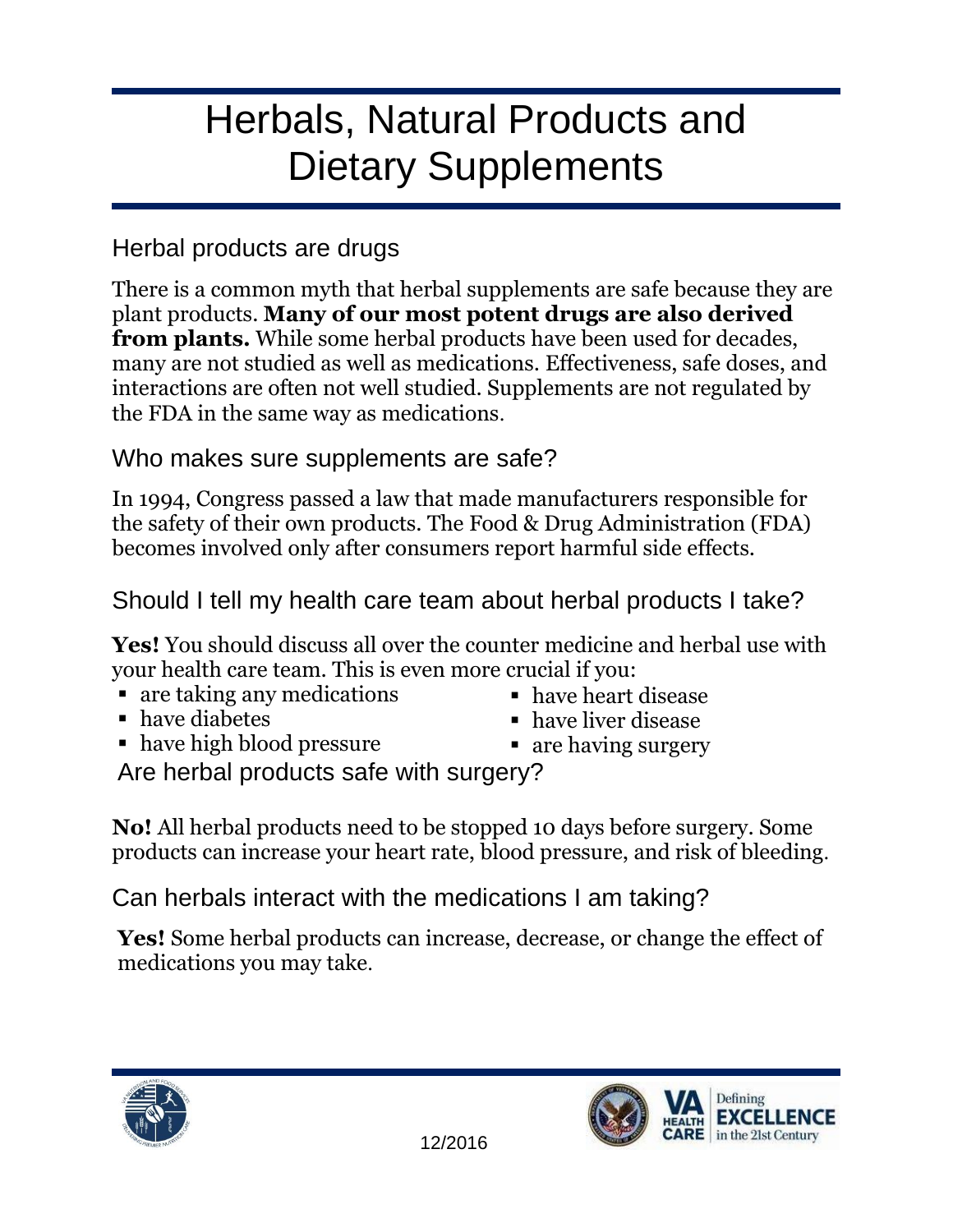Here are some herbal products with known interactions:

- Black cohosh Possible liver poisoning with *Atorvastatin, Acetaminophen,* and *alcohol*
- Coenzyme Q 10 May work against the action of *Coumadin (Warfarin)*
- Cranberry May change the action of *Coumadin (Warfarin)*
- Echinacea May increase the effects of *caffeine* and may affect how certain medications work, including *statins, anti-epileptics, antidepressants, blood pressure and cardiac medications,* and *anti-GERD/digestive medications*
- Evening Primrose Oil May interfere with *anti-seizure medications* and may cause blood thinning
- Feverfew Increases bleeding risk with *anticoagulants*
- Garlic May affect action of *anticoagulants*, may decrease effectiveness of *protease inhibitors (HIV medication)*
- Ginger May cause increased bleeding risk with *anticoagulants*
- Ginkgo Biloba May interfere with *HIV medications (Efavirenz, Indinavir)* and may interfere with *anti-seizure meds, anticoagulants,* and *diabetes medications*
- Ginseng May decrease the effectiveness of *Coumadin (Warfarin)* and interfere with *blood pressure* and *diabetic medications*
- Goldenseal May have **serious** interactions with *Pimozide* and *Thioridazine*, may cause increased liver enzymes
- Green tea May decrease the effectiveness of *Coumadin (Warfarin)*
- <u>Kava</u> Avoid with *alcohol* or other medications which may be toxic to the liver
- Melatonin May cause greater drowsiness with *benzodiazepines, hypnotics, antihistamines, opioids,* and *muscle relaxants*. May interfere with *diabetes medications* and *anticoagulants*.
- Saw Palmetto May increase bleeding risk with *Coumadin (Warfarin)*, and may decrease the effectiveness of *estrogens* and *oral contraceptives*. Avoid if using another drug to treat BPH (such as *Finasteride*).
- St. John's Wort May have **serious** interactions with *SSRI's, TCA's, MAO inhibitors, Nefazodone, triptans (migraine), Dextromethorphan, Coumadin (Warfarin), birth control pills,* and *some HIV medications*